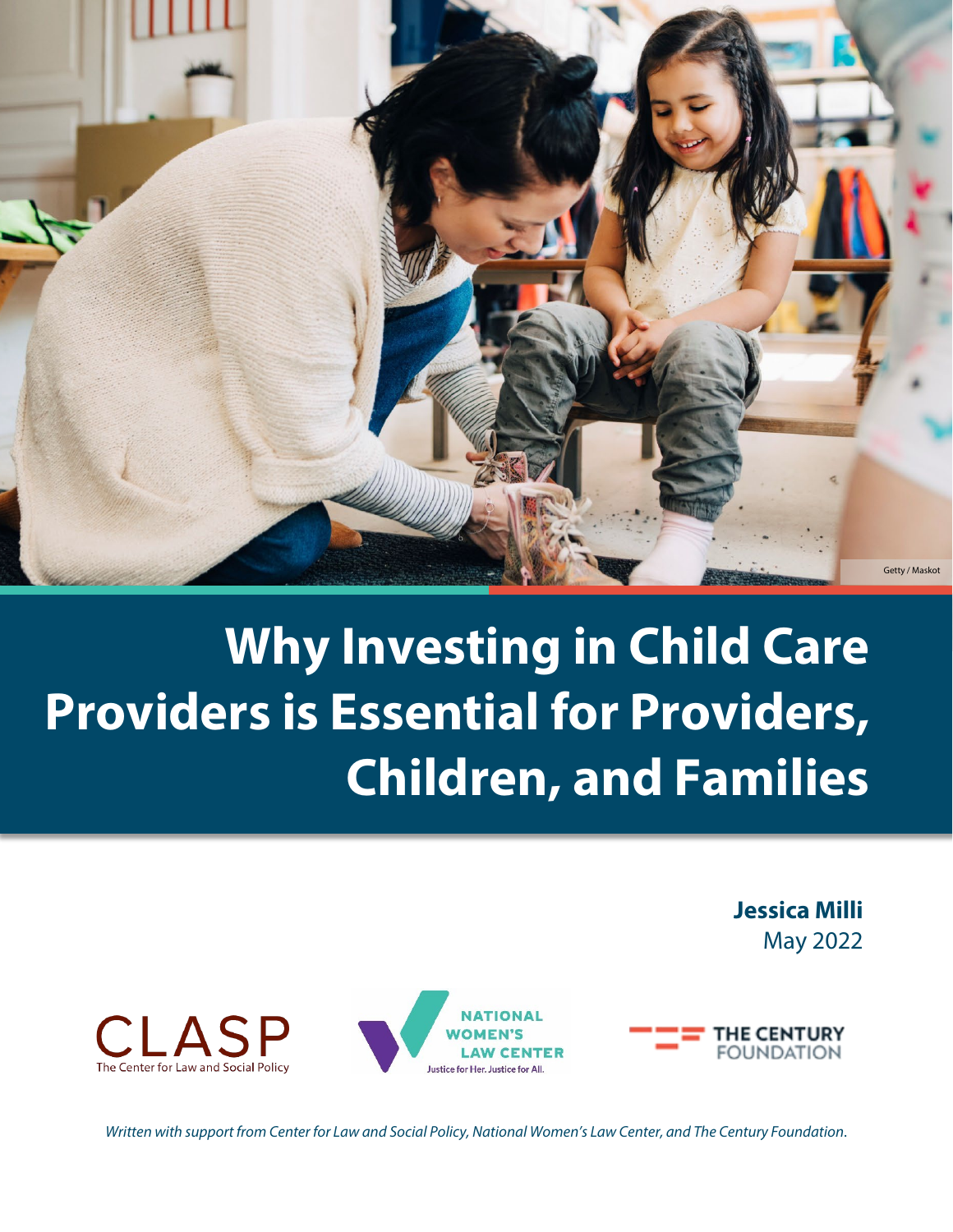Child care is an essential service that parents rely on so they can work, attend school, or participate in training while knowing their children are well cared for in a stable and nurturing environment. For too long, child care has been out of reach for many families due to the lack of available care and the high price. This was exacerbated by the pandemic when child care programs closed—both temporarily and permanently. Compounding these challenges has been that fact that child care workers have been leaving the sector due to persistent low wages and lack of benefits. Public investment in child care is desperately needed in order to support living wages for child care workers and alleviate the current shortage of affordable and reliable child care options for families.

### **Employment of child care workers has steadily declined since 2011, a trend exacerbated by the pandemic**

While the late 1990s and 2000s ushered in a significant increase in the employment of child care workers<sup>[1](#page-6-0)</sup> of 79 percent, from about 353,000 in 1997 to 631,000 in 2011, employment peaked in 2011 and has seen a slow decline since then. By 2019, employment had dropped by 11 percent compared with 2011 (Figure 1).

The pandemic only accelerated these trends with the closure of child care programs across the country. Between 2019 and 2020 alone, employment of child care workers decreased by 67,000 (12 percent; Figure 1). And according to recent jobs reports, the child care workforce is still more than 10 percent below its pre-pandemic levels.<sup>[2](#page-6-1)</sup> This is particularly troubling not just because overall employment across sectors is only about 2 percent below its pre-pandemic levels but also because of the huge unmet need for affordable and accessible child care among parents.



#### **Figure 1. Total Employment of Child Care Workers by Year, 1997-2021**

*Notes: Data are for SOC code 39-9011, Childcare workers. This is defined as workers who "Attend to children at schools, businesses, private households, and childcare institutions. Perform a variety of tasks, such as dressing, feeding, bathing, and overseeing play. Excludes "Preschool Teachers, Except Special Education" (25-2011) and "Teaching Assistants, Preschool, Elementary, Middle, and Secondary School, Except Special Education" (25-9042)."* 

*Source: 1997-2021 May Occupational Employment and Wages data series, Bureau of Labor Statistics.*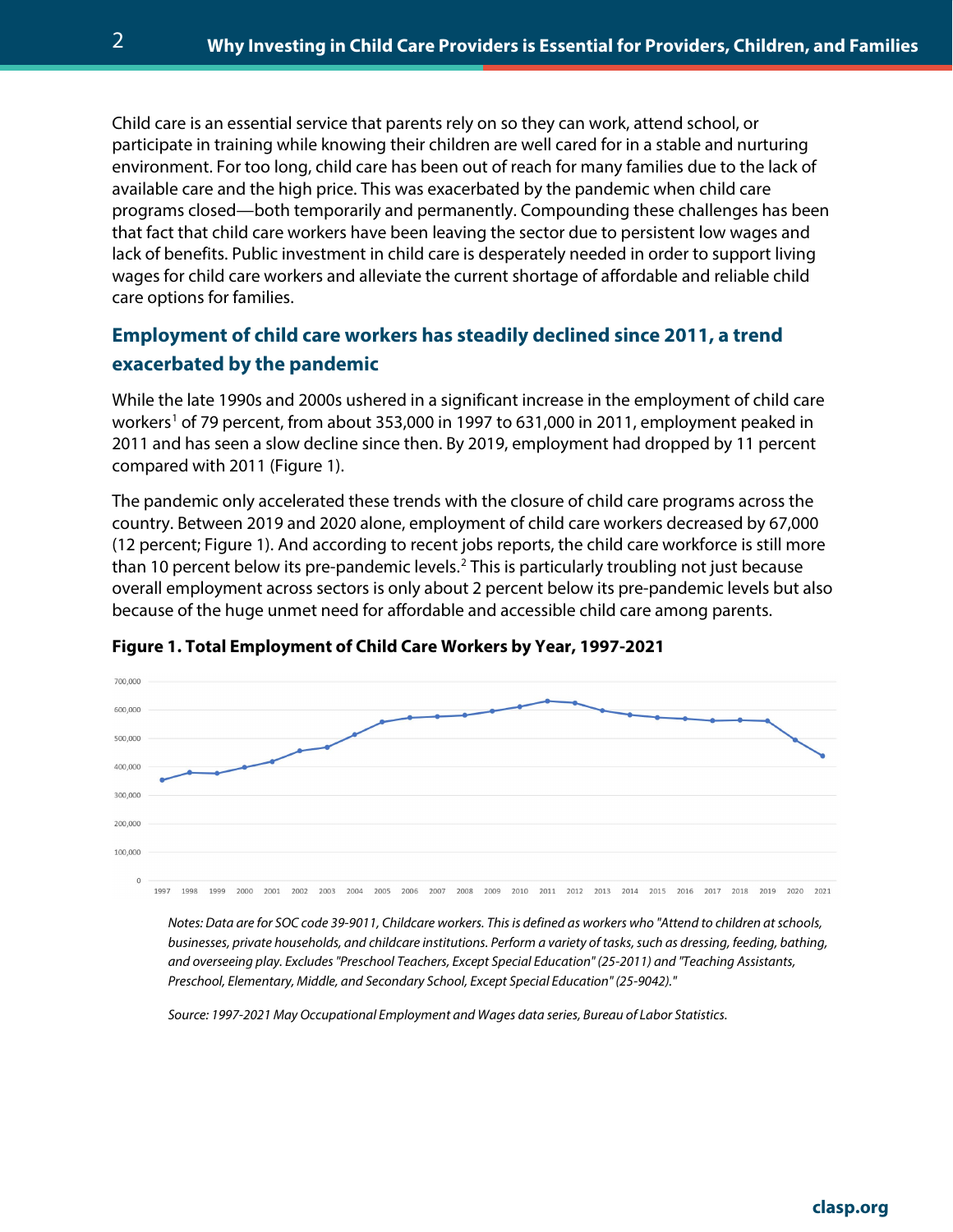Alongside the decline in employment among child care workers is a striking decline in the number of providers accepting children with Child Care and Development Block Grant (CCDBG) subsidies. Between FY 2008 and FY 2019, the number of providers accepting children with CCDBG subsidies has declined by 60 percent, with only 244,055 providers accepting children with CCDBG subsidies in FY 2019,<sup>[3](#page-6-2)</sup> though the largest decline has been among family care providers (a decline of 67 percent compared with just 18 percent among center-based providers).[4](#page-6-3) The data also show a parallel decline in the average monthly number of children served by CCDBG, though there have been small increases between FY 2018 and FY 2019, indicating both fewer providers participating and fewer families receiving assistance.<sup>[5](#page-6-4)</sup> CCDBG resources were stagnant from year to year prior to FY 2018. This lack of investment made it nearly impossible to reach more children or pay providers more, even as the cost of care continued to increase. Providers who do not serve children receiving subsidies have cited a number of administrative and financial burdens to doing so, including problems with voucher payments (i.e., low rates, delayed payments, or inaccurate payments) and the need to devote significant staff time to managing the voucher system's administrative requirements.<sup>[6](#page-6-5)</sup> The combination of these two forces has meant that the shortage of child care workers has likely hit families with low incomes the hardest.

#### **Low and stagnant wages drive child care workers out of the sector**

Median real hourly wages among child care workers are low and have barely increased since 1997 (Figure 2). In addition, the current structure of most child care programs provides few opportunities for teaching staff to advance into higher-level and higher-paying roles. These persistent low wages and a lack of advancement opportunities provide little incentive for child care workers to invest in skill development, though many are often required to seek more training regardless of compensation levels. This results in significant disparities in wages between college-educated child care workers and workers across sectors,<sup>[7](#page-6-6)</sup> and may be driving some of the decline in employment, as child care workers leave the sector for higher-paying options.<sup>[8](#page-6-7)</sup> It is also important to note that the U.S. Bureau of Labor Statistics (BLS) data presented in this brief do not include self-employed individuals and may leave out a significant share of family child care providers who often have lower earnings and are more financially sensitive to changes in demand.<sup>[9](#page-6-8)</sup> Inclusion of these child care providers in average wage calculations may result in lower wage estimates than those presented here.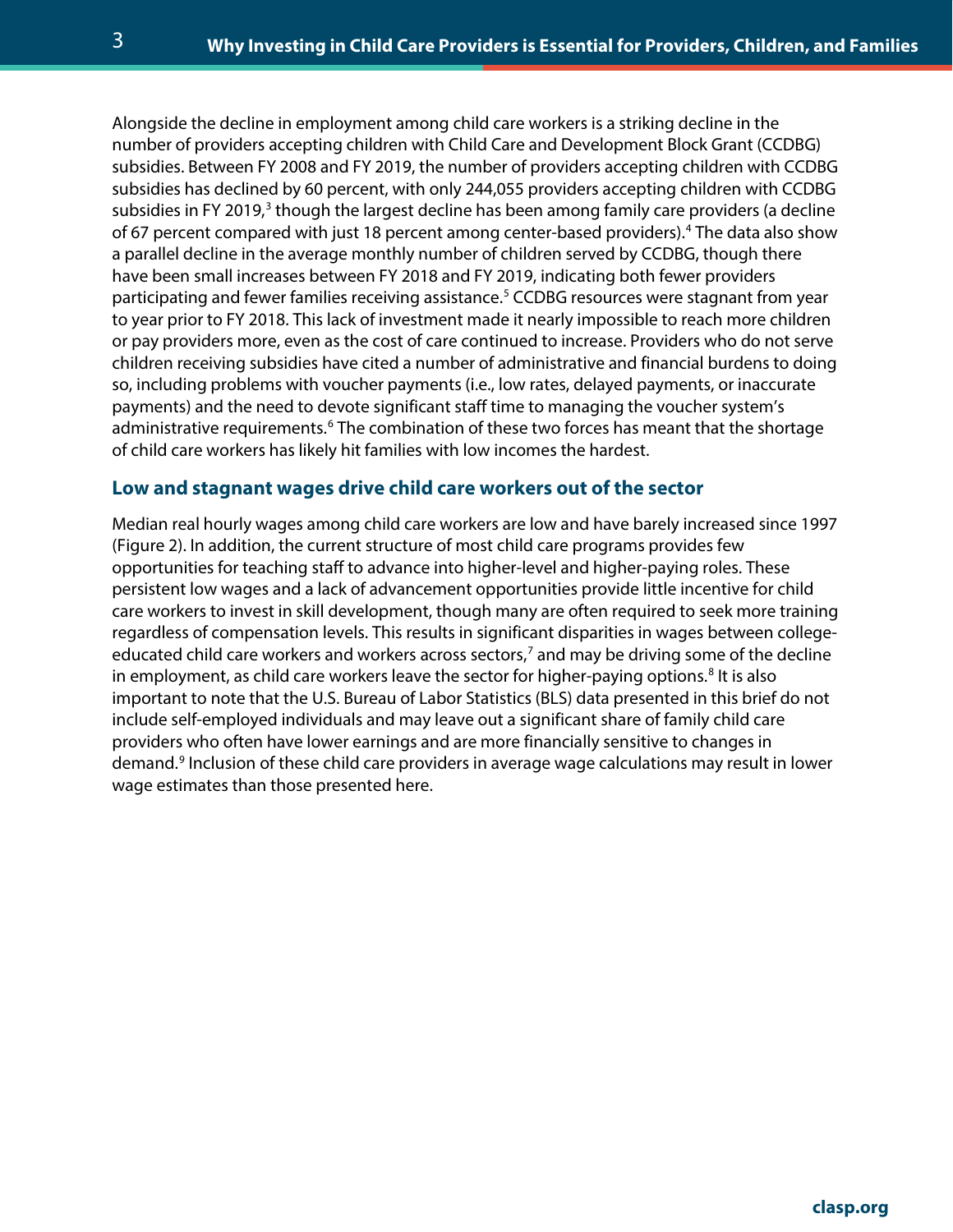



*Notes: Data for child care workers are for SOC code 39-9011, Childcare workers. This is defined as workers who "Attend to children at schools, businesses, private households, and childcare institutions. Perform a variety of tasks, such as dressing, feeding, bathing, and overseeing play. Excludes "Preschool Teachers, Except Special Education" (25-2011) and "Teaching Assistants, Preschool, Elementary, Middle, and Secondary School, Except Special Education" (25-9042)." Hourly wages for each year have been adjusted to their 2021 equivalents using the CPI-U for ease of comparison across years.*

*Source: 1997-2021 May Occupational Employment and Wages data series, Bureau of Labor Statistics.*

Wage levels are not, and have not been, sufficient to meet the needs of child care workers. Poverty rates are substantially higher among child care workers than they are among K-8 teachers, and child care workers consistently have had higher utilization rates of public assistance programs such as the Supplemental Nutrition Assistance Program (SNAP) and the Temporary Assistance for Needy Families (TANF) program.<sup>[10](#page-6-9)</sup> Further, a child care worker who works full-time year-round (defined by the BLS as 2,080 hours per year) would earn \$27,498 a year. According to the BLS, the average single person spent \$17,296 on housing in 2020<sup>11</sup>—68 percent of the median full-time year-round earnings of child care workers. Most financial experts recommend that individuals should spend no more than 30 percent of their pre-tax income on housing. In addition, the BLS estimates that the average single person spent approximately \$6,871 on transportation expenses, \$5,168 on food, and \$3,516 on health care in 2020.<sup>[12](#page-7-1)</sup> Adding these expenses to the average annual housing expenditures and adjusting to 2021 dollars totals nearly \$34,400 in annual expenses—nearly \$7,000 more than the median annual earnings of a child care worker working full-time year-round in 2021.

Child care workers are passionate about the work they do, yet turnover is exceptionally high, with some estimates suggesting that the average annual turnover rate among child care staff can be as high as 30 percent.<sup>[13](#page-7-2)</sup> Low compensation and a lack of benefits are major drivers of turnover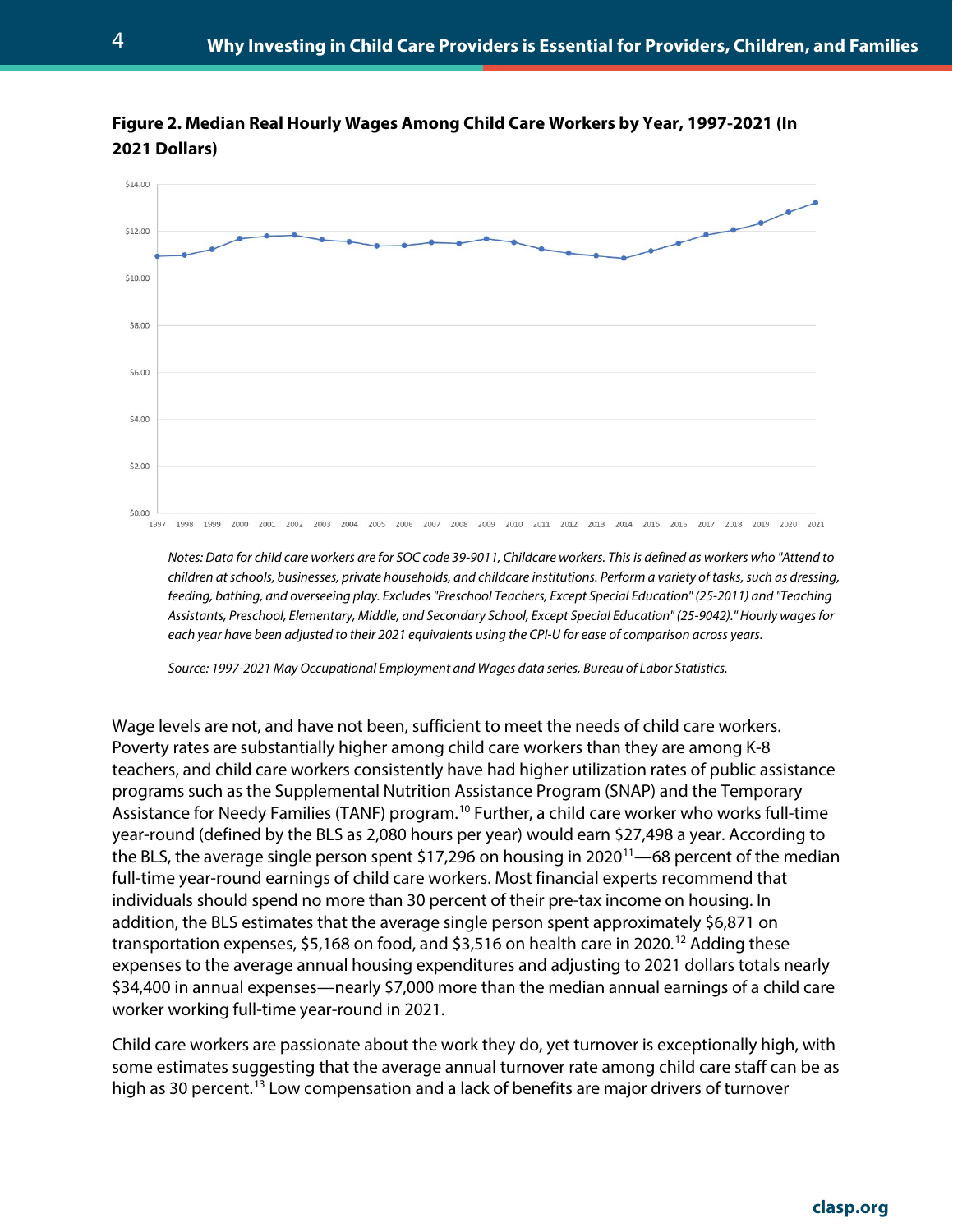among child care workers. One qualitative study, for example, found that child care center teaching staff and center directors were more likely to quit if they earned lower wages and that only half of those who left continued to work in child care.[14](#page-7-3) Another study surveying over 10,000 current and former child care workers in North Carolina in 2019 found that 57 percent of workers who were no longer classroom teachers or assistant teachers had left to work in another field entirely. Further, 41 percent of those who were no longer classroom teachers or assistant teachers left those roles because they wanted to earn more money, 25 percent wanted better benefits, and 20 percent wanted better working conditions.<sup>[15](#page-7-4)</sup> Of course, other factors such as inadequate administrative support, job stress, a lack of respect for the work they do, and other personal and environmental factors are also important drivers. For many child care workers, it would seem that passion for the work alone is not enough to surmount the financial difficulties associated with the sector's low wages.

### **A lack of benefits and workplace supports, along with stressful working conditions, are also driving child care workers out of the sector**

Low wages are only part of the story. Other measures of job quality have historically been low, and some have declined in recent years, which may also be contributing to the decline in employment in the sector. For example, a recent analysis showed that just 20.7 percent of child care workers have access to employer-sponsored health insurance compared with 52.2 percent of workers across all sectors. Moreover, only 10.2 percent of child care workers had a pension or other retirement plan through their employer, whereas 35.0 percent of workers across all sectors did.[16](#page-7-5)

In addition, child care is an essential service that requires significant skills to perform. Despite this, there remains a lack of respect for and valuation of the work that child care workers do, rooted in the fact that child care has historically been unpaid labor done primarily by women, beginning centuries ago with enslaved women who provided care for their slaveowners' children. Child care work is often devalued as "looking after" children, but in reality, it is complex work that involves facilitating both education and skill development in young children at a critical time of foundational brain development, all while providing a nurturing and enriching learning environment. [17](#page-7-6) As such, ongoing participation in professional development is important to ensure teachers have the resources, skills, and support needed to effectively manage classrooms and advance in their careers. However, the current professional development system available to child care workers tends to be under-resourced and fragmented. Most states do not have training requirements, and how workers access professional development activities can vary significantly across programs and settings. And while most teachers, regardless of setting, have participated in professional development activities, relatively few have been able to participate in more intensive coaching, mentoring, or college coursework. Further, across most settings, fewer than half of teachers receive support to participate in professional development activities. Moreover, many programs, particularly private programs, require teachers to participate in off-site trainings or courses in the evenings or on the weekends or to take unpaid time off to fulfill their training requirements,<sup>[18](#page-7-7)</sup> and as previously noted, these professional development activities often do not lead to higher compensation in the sector.

Child care can also be a stressful occupation. Low wages themselves can be the source of significant stress among workers and their families. A survey conducted from late 2012 to early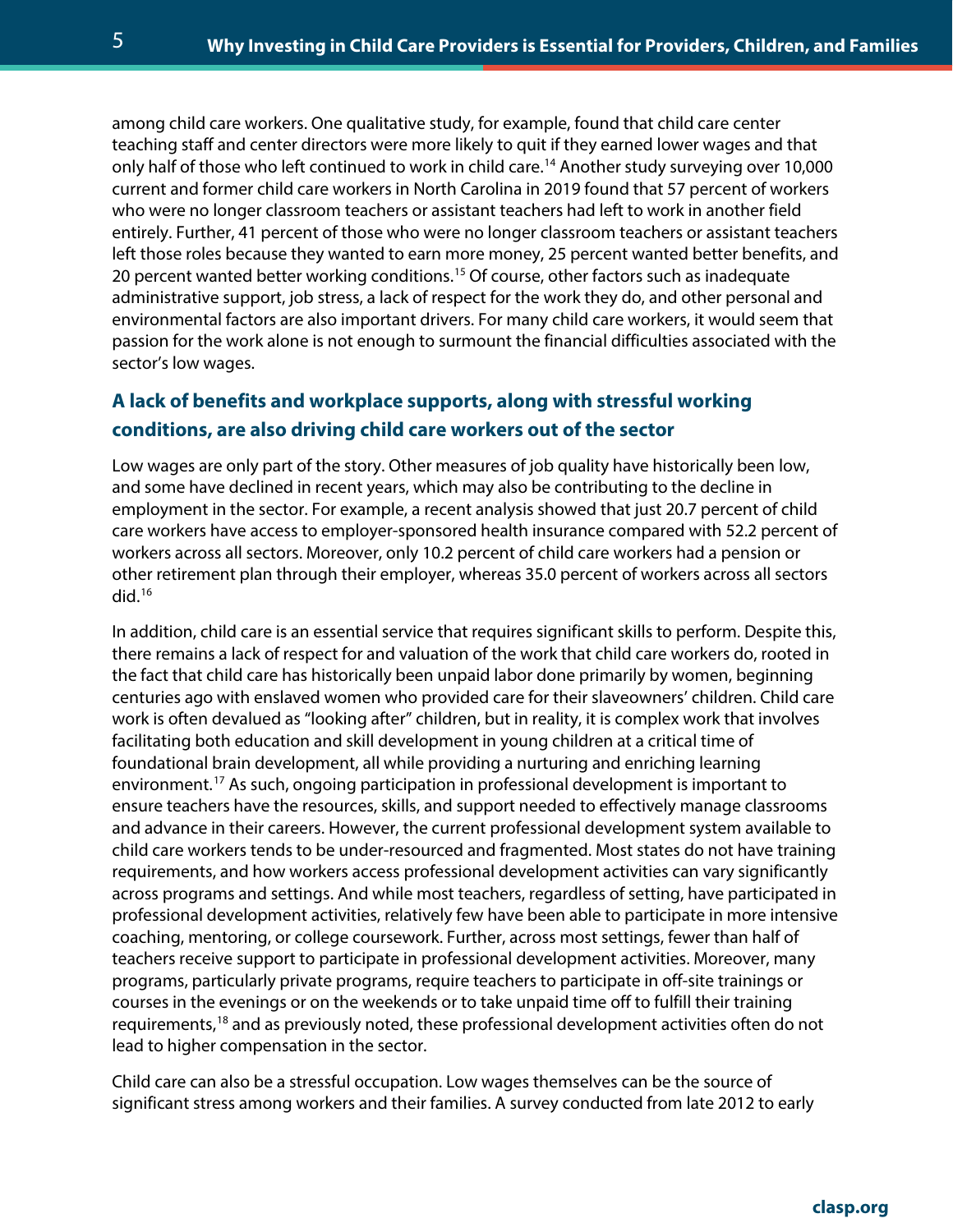2013 by the Center for the Study of Child Care Employment, for example, found that 57 percent of teaching staff were somewhat to strongly worried about their family's economic wellbeing. Worries about having enough money to pay monthly bills, paying for routine health care costs, and retirement savings were among the biggest sources of financial stress. [19](#page-7-8) Caregiving work and the work environment itself can also be a source of stress. Lack of support, challenging child behavior, and the responsibility for providing a warm, nurturing, and enriching environment for children to learn and grow can all contribute to stress in the profession. One study found that 35 percent of child care workers somewhat or strongly agreed that they have felt stressed out by the day-to-day demands of caring for children in the past month.<sup>[20](#page-7-9)</sup> Unfortunately, stress can impact workers' ability to provide quality care for children.<sup>[21](#page-7-10)</sup>

## **Public investment in the child care sector is necessary in order to raise wages, attract and retain workers, and serve children and families well**

The challenge for the child care sector is that it is a labor-intensive service that often operates on very thin profit margins (estimates range from 1 percent to 6.5 percent). This means that in order to raise child care worker wages, providers would need to raise their prices to compensate. Yet the cost of child care is already financially prohibitive for many families. 2020 data from Child Care Aware of America, for example, show that the average annual cost for two children in centerbased care is significantly higher than the average annual cost of rent in many states, ranging from 21.5 percent more in Mississippi to 155.8 percent more in Massachusetts. This leaves the child care sector in a triple bind:

- 1) Child care worker wages are low and the industry is losing many qualified workers as a result.
- 2) Because of the sector's thin profit margins, child care programs are not able to increase wages for workers without increasing the price of a slot.
- 3) Many families cannot afford current prices and would not be able to afford the increases in price needed to raise worker wages sufficiently.

This is why we need public investments in our nation's child care infrastructure to support living wages for child care workers. Increasing compensation is key to attracting and retaining qualified educators and alleviating the current shortage of affordable and reliable child care options for families. Significant, long-term investments in child care and preschool through the Congressional budget reconciliation process would provide funding so that all families can access affordable child care, so that we can develop high-quality child care infrastructure, and so that workers can be paid higher wages without passing on the cost to families.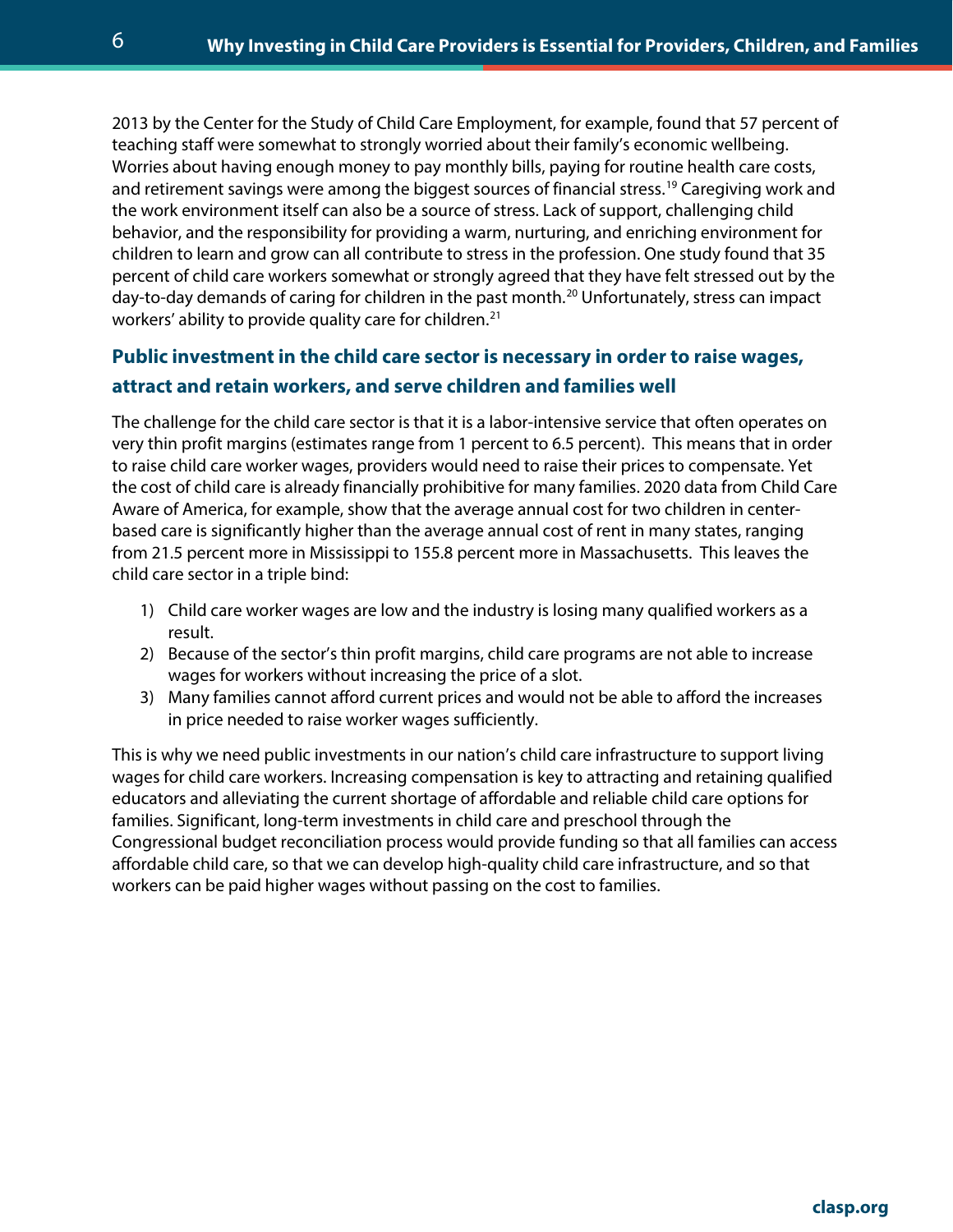# **Endnotes**

<span id="page-6-0"></span><sup>1</sup> The Bureau of Labor Statistics refers to workers who "Attend to children at schools, businesses, private households, and childcare institutions. Perform a variety of tasks, such as dressing, feeding, bathing, and overseeing play." as child care workers. *See "*Occupational Employment and Wages, May 2021," U.S. Bureau of Labor Statistics, last modified March 31, 2022, **<https://www.bls.gov/oes/current/oes399011.htm>**. This brief uses the same terminology for consistency. We also refer to this workforce as "early educators" and "child care providers."

<span id="page-6-1"></span><sup>2</sup> Calculations based on federal Bureau of Labor Statistics data. *See* "The Employment Situation-February 2020," Bureau of Labor Statistics, **[https://www.bls.gov/news.release/archives/empsit\\_03062020.pdf](https://www.bls.gov/news.release/archives/empsit_03062020.pdf)** and "The Employment Situation-March 2022," U.S. Bureau of Labor Statistics,

<span id="page-6-2"></span>**https://www[.](https://www.bls.gov/news.release/pdf/empsit.pdf)bls.gov/news.release/pdf/empsit.pdf**.<br><sup>3</sup> Because this data is presented at the provider level, we don't know with certainty if the decline can be attributed to a real decline in child care workers, children moving to a smaller number of larger centers, or a combination of the two. Cited research and anecdotal evidence suggest that many providers are no longer accepting subsidies for a variety of reasons.

<span id="page-6-3"></span><sup>4</sup> Authors' analysis of FY 2008 and FY 2019 data from the Administration for Children and Families on the number of child care providers receiving CCDF funds. *See* Table 7 in "FY 2008 CCDF Data Tables and Charts," Administration for Children and Families,

**https://www.acf.hhs.gov/sites/default/files/documents/occ/2008\_final.pdf** and "FY 2019 Preliminary Data Table 7 - Number of Child Care Providers Receiving CCDF Funds," Administration for Children and Families, **[https://www.acf.hhs.gov/occ/data/fy-2019-preliminary-data-table-7.](https://www.acf.hhs.gov/occ/data/fy-2019-preliminary-data-table-7)** 

<span id="page-6-4"></span><sup>5</sup> Alycia Hardy, C*hild Care Assistance Spending and Participation in 2018,* CLASP, 2020, **[https://www.clasp.org/wp](https://www.clasp.org/wp-content/uploads/2022/01/2020_Child-Care-Assistance-and-Participation-2018.pdf)[content/uploads/2022/01/2020\\_Child-Care-Assistance-and-Participation-2018.pdf](https://www.clasp.org/wp-content/uploads/2022/01/2020_Child-Care-Assistance-and-Participation-2018.pdf)**. Authors' analysis of FY 2019 data from the Administration of Children and Families on the average monthly adjusted number of families and children served. See Table 1 in "FY 2019 Preliminary Data."

<span id="page-6-5"></span><sup>6</sup> Monica Rohacek and Gina Adams, *Providers in the Child Care Subsidy System,* Urban Institute 2017, **<https://www.urban.org/sites/default/files/publication/95221/providers-and-subsidies.pdf>**.

<span id="page-6-6"></span><sup>7</sup> I-Fangh Cheng, Robin Koralek, Adele Robinson, Sue Russell, Deena Schwarts, and Maureen Sarna, *Career Pathways in Early Care and Education*, Abt Associates, 2018,

#### **[https://www.dol.gov/sites/dolgov/files/OASP/legacy/files/4-Career-Pathways-in-Early-Care-and-](https://www.dol.gov/sites/dolgov/files/OASP/legacy/files/4-Career-Pathways-in-Early-Care-and-Education-Report.pdf)[Education-Report.pdf.](https://www.dol.gov/sites/dolgov/files/OASP/legacy/files/4-Career-Pathways-in-Early-Care-and-Education-Report.pdf)**

<span id="page-6-7"></span><sup>8</sup> Between 1997 and 2014, the net change in the median real hourly wage among child care workers was -.09 cents, or a decline of 0.9 percent. Since then, wages have begun to rise, increasing from \$10.36 in 2014 to \$12.24 in 2020 (an increase of 18 percent). This trend appears to run contrary to trends in child care worker employment, with the timing of the gradual increase in wages corresponding roughly to the timing of the decline in worker employment. These contrary trends may be explained, at least in part, if the increase in worker wages was part of an economy-wide shift toward higher pay rather than a shift that was specific to child care workers. If wages were generally increasing during that period and all other aspects of work in the child care sector remained the same, workers may still have incentives to leave the child care sector in favor of alternative occupations with better conditions of employment. While it is not possible to test this empirically with the available data, it should be noted that 28 states and the District of Columbia have increased their minimum wages since January 2014, which has likely contributed significantly to the increase in wages among child care workers observed since 2014.<br><sup>9</sup> National Center on Early Childhood Quality Assurance, *Addressing the Decreasing Number of Family Child Care* 

<span id="page-6-8"></span>*Providers in the United States,* 2020,

# **[https://childcareta.acf.hhs.gov/sites/default/files/public/addressing\\_decreasing\\_fcc\\_providers\\_revised\\_](https://childcareta.acf.hhs.gov/sites/default/files/public/addressing_decreasing_fcc_providers_revised_march2020_final.pdf)**

<span id="page-6-9"></span>**march2020\_final[.](https://childcareta.acf.hhs.gov/sites/default/files/public/addressing_decreasing_fcc_providers_revised_march2020_final.pdf)pdf**.<br><sup>10</sup> Caitlin McLean, Lea J. E. Austin, Marcy Whitebrook, and Krista L. Olson, *Early Childhood Workforce Index – 2020*, Center for the Study of Child Care Employment, 2021, **[https://cscce.berkeley.edu/workforce-index-2020/wp-](https://cscce.berkeley.edu/workforce-index-2020/wp-content/uploads/sites/2/2021/02/Early-Childhood-Workforce-Index-2020.pdf)**